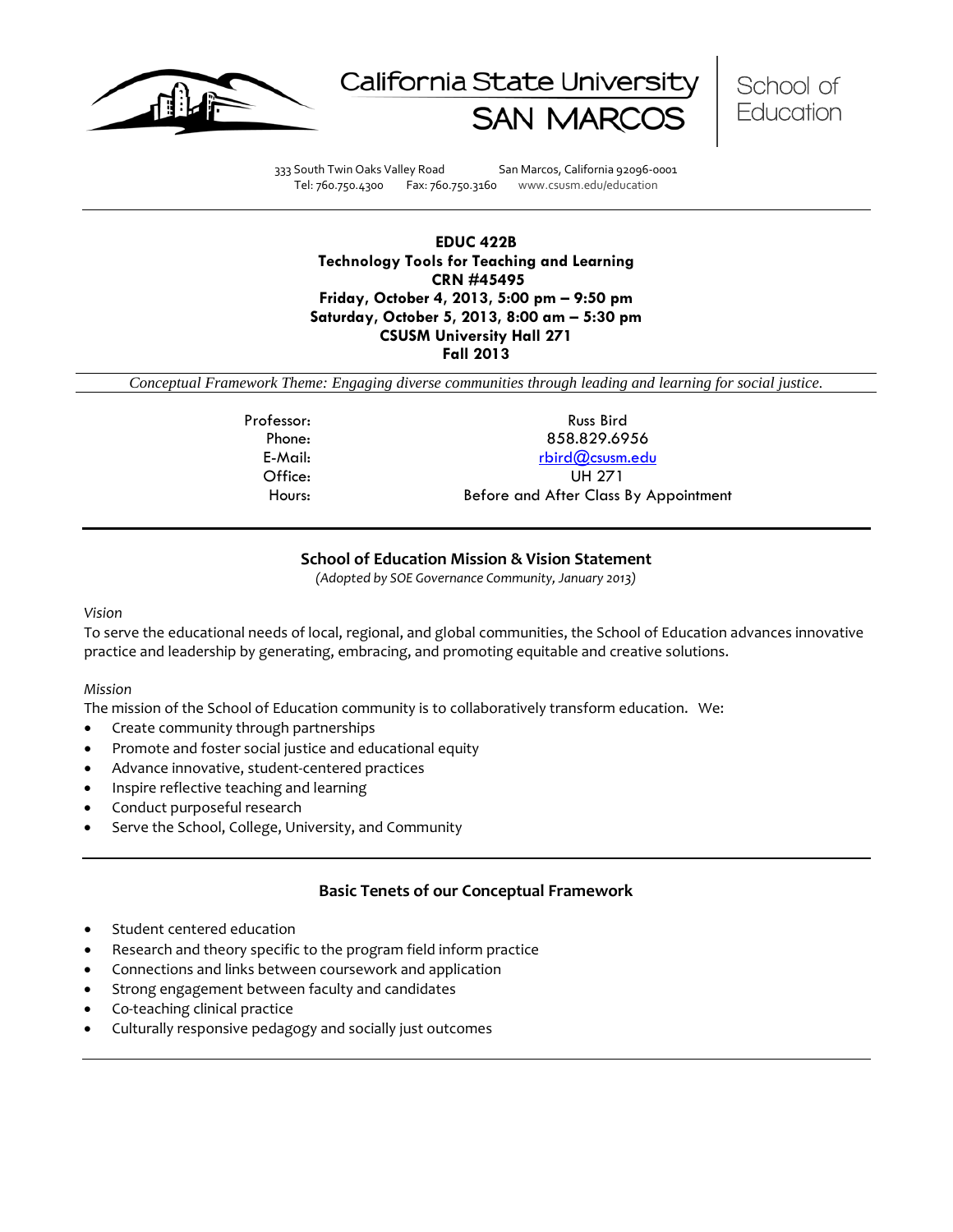## **COURSE DESCRIPTION**

Equivalent to the second third of EDUC 422. Focuses on using technology in the classroom through examination of educational software and familiarization with specific software titles supported in the College of Education credential program. *May not be taken for credit by students who have received credit for EDUC 422 and E494K.*

BIRD: This 1-unit course partially fulfills the technology competencies as identified by the California Commission on Teacher Credentialing (CCTC) and the School of Education's Teacher Performance Expectations (TPEs) in technology, and is being considered for satisfying the Computer Integration Requirement (CIR) for the Liberal Studies Program. This course is designed for teacher candidates who have met the campus-wide Computer Competency Requirement (CCR) and anticipate entrance into the teacher preparation program.

This course focuses on the knowledge and skills necessary to apply education-oriented applications including productivity tools, graphic organizers, databases, spreadsheets, presentation tools, school-appropriate multimedia tools, and communication tools. This course prepares teacher candidates to apply specific educational technologybased applications in methods courses for implementation in teaching and learning with students as well as to their own professional growth. When entering the teacher education program, School of Education faculty assume teacher candidates have competency in the applications covered in this course, and, therefore, will make assignments requiring teacher candidates to apply these skills.

### **Course Prerequisites**

The prerequisite for this course is completion of the campus-wide computer competency requirement. This can be fulfilled by successful completion of one of the following:

- Taking the CSUSM CCR assessment or equivalent course OR
- Completion of an approved computer literacy course at the community college level OR
- Assessment available on first class meeting with instructor approval

#### **Course Objectives**

Teacher candidates will demonstrate competency in:

- A. Meeting the ISTE Teacher National Education Technology Standards I V
- B. Using a variety of educational technology tools applied within teaching and learning for the credential program and for use in public school settings; and
- C. Setting up an electronic portfolio for completion in the CSUSM teacher-credentialing program.

### **Required Supplies**

NOTE: It is not necessary to purchase the educational software, as much of the specific software titles are available on the Web in demo-version and/or available on campus.

- A. **[ISTE Online](http://www.google.com/url?q=http%3A%2F%2Fwww.iste.org&sa=D&sntz=1&usg=AFQjCNF6stTT3JrR7_WM904Vk5P6PItkKg) Student Membership:** (\$39.00). Must be purchased by  $2^{nd}$  class meeting.
- B. Task Stream Registration: [http://www.taskstream.com](http://www.google.com/url?q=http%3A%2F%2Fwww.taskstream.com&sa=D&sntz=1&usg=AFQjCNHOd15IzWSqImfDsL6_OUheLA7dqA) (\$25 \$129) Register by  $2^{nd}$  class.
- C. USB storage device (4 gig or larger) or other storage solution: Due beginning of Week 2.
- D. Use of campus email account and Cougar Course for course communication (provided free)

### **Authorization to Teach English Learners**

This credential program has been specifically designed to prepare teachers for the diversity of languages often encountered in California public school classrooms. The authorization to teach English learners is met through the infusion of content and experiences within the credential program, as well as additional coursework. Candidates successfully completing this program receive a credential with authorization to teach English learners. *(Approved by CCTC in SB 2042 Program Standards, August 02)*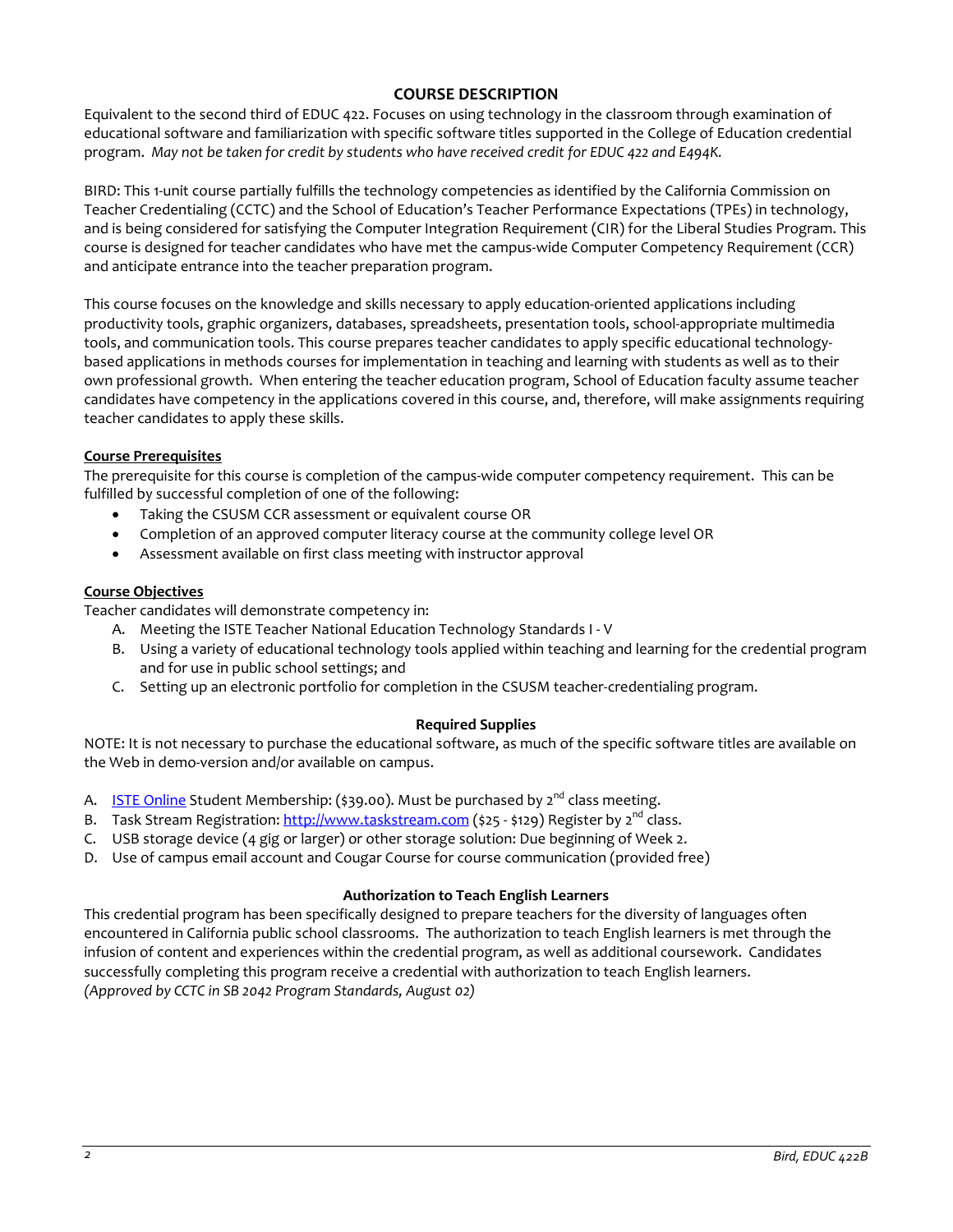# **STUDENT LEARNING OUTCOMES**

### **Teacher Performance Expectation (TPE) Competencies**

This course is designed to help teachers seeking the Multiple and Single Subjects Credential to develop the skills, knowledge, and attitudes necessary to assist schools and districts in implementing an effective program for all students. The successful candidate will be able to merge theory and practice in order to realize a comprehensive and extensive educational program for all students. The following TPEs are addressed in this course:

• CSUSM Local TPE 14 – Technology (Educational Technology): This is based on ISTE NETS: see below

Teaching Performance Expectation (TPE 14) is based on ISTE NETS for teachers 2008 [\(See Nets for Teachers](http://www.google.com/url?q=http%3A%2F%2Fwww.iste.org%2FContent%2FNavigationMenu%2FNETS%2FForTeachers%2F2008Standards%2FNETS_T_Standards_Final.pdf&sa=D&sntz=1&usg=AFQjCNEz4PHdtAi9l905hV3nyMzx8A1RQg) for detailed information).

- 1. Facilitate and Inspire Student Learning and Creativity
- 2. Design and Develop Digital-Age Learning Experiences and Assessments
- 3. Model Digital-Age Work and Learning
- 4. Promote and Model Digital Citizenship and Responsibility
- 5. Engage in Professional Growth and Leadership

### **California Commission on Teacher Credentialing**

- Multiple and Single Subject Program Standard 13: Preparation to Teach Special Populations (Students with Special Needs) in the General Education Classroom
- Preliminary Education Specialist Program Design Standard 6: Using Educational and Assistive Technology

### **California Teacher Performance Assessment (CalTPA)**

Beginning July 1, 2008 all California credential candidates must successfully complete a state-approved system of teacher performance assessment (TPA), to be embedded in the credential program of preparation. At CSUSM this assessment system is called the CalTPA or the TPA for short.

To assist your successful completion of the TPA, a series of informational seminars are offered over the course of the program. TPA related questions and logistical concerns are to be addressed during the seminars. Your attendance to TPA seminars will greatly contribute to your success on the assessment.

Additionally, SoE classes use common pedagogical language, lesson plans (lesson designs), and unit plans (unit designs) in order to support and ensure your success on the TPA and more importantly in your credential program.

The CalTPA Candidate Handbook, TPA seminar schedule, and other TPA support materials can be found on the SoE website: <http://www.csusm.edu/education/CalTPA/ProgramMaterialsTPA.html>

### **Assessment of Professional Dispositions**

Assessing a candidate's dispositions within a professional preparation program is recognition that teaching and working with learners of all ages requires not only specific content knowledge and pedagogical skills, but positive attitudes about multiple dimensions of the profession. The School of Education has identified six dispositions – social justice and equity, collaboration, critical thinking, professional ethics, reflective teaching and learning, and life-long learning—and developed an assessment rubric. For each dispositional element, there are three levels of performance *unacceptable*, *initial target*, and *advanced target*. The description and rubric for the three levels of performance offer measurable behaviors and examples.

The assessment is designed to provide candidates with ongoing feedback for their growth in professional dispositions and includes a self-assessment by the candidate. The dispositions and rubric are presented, explained and assessed in one or more designated courses in each program as well as in clinical practice. Based upon assessment feedback candidates will compose a reflection that becomes part of the candidate's Teaching Performance Expectation portfolio. Candidates are expected to meet the level of *initial target* during the program.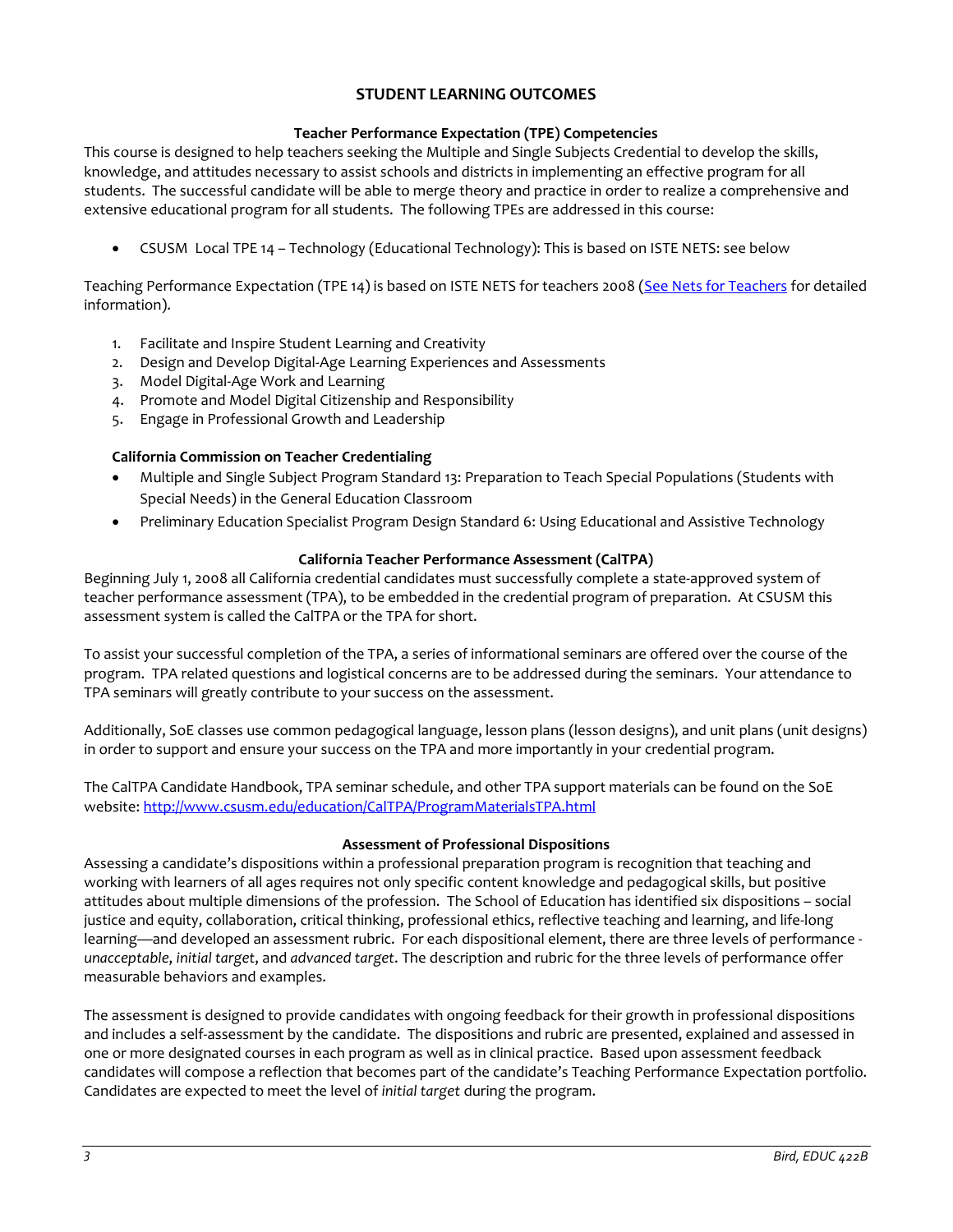### **Professional Dispositions**

The California State University San Marcos School of Education fosters the development of the following professional dispositions among our students:

- Social Justice and Equity: Candidates appreciate the languages, communities, and experiences learners bring to the classroom. Candidates advocate for and support marginalized communities and individuals
- Collaboration: Candidates learn and practice the skills of collaboration in their coursework and use them in their professional interactions with students, colleagues, parents, caregivers and those in the wider community.
- Critical Thinking: Candidates analyze various professional contexts, resulting in more informed decision-making about professional practice.
- Professional Ethics: Candidates learn to make and act on well-reasoned, principled judgments.
- Reflective Teaching and Learning: Candidates critically review their professional practice and the impact it has on student success.
- Life-Long Learning: Candidates are committed to actively seeking new knowledge, skills and experiences throughout their career.

(Adopted by the COE Governance Community on January 19, 2007)

### **School of Education Attendance Policy**

Due to the dynamic and interactive nature of courses in the School of Education, all candidates are expected to attend all classes and participate actively. At a minimum, candidates must attend more than 80% of class time, or s/he may not receive a passing grade for the course at the discretion of the instructor. Individual instructors may adopt more stringent attendance requirements. Should the candidate have extenuating circumstances, s/he should contact the instructor as soon as possible. *(Adopted by the COE Governance Community, December, 1997).*

### **Students with Disabilities Requiring Reasonable Accommodations**

Candidates with disabilities who require reasonable accommodations must be approved for services by providing appropriate and recent documentation to the Office of Disable Student Services (DSS). This office is located in Craven Hall 4300, and can be contacted by phone at (760) 750-4905, or TTY (760) 750-4909. Candidates authorized by DSS to receive reasonable accommodations should meet with their instructor during office hours or, in order to ensure confidentiality, in a more private setting.

### **All University Writing Requirement**

The university writing requirement of 2500 words will be fulfilled through the Taskstream and journal writing assignments.

### **CSUSM Academic Honesty Policy**

"Students will be expected to adhere to standards of academic honesty and integrity, as outlined in the Student Academic Honesty Policy. All written work and oral presentation assignments must be original work. All ideas/materials that are borrowed from other sources must have appropriate references to the original sources. Any quoted material should give credit to the source and be punctuated with quotation marks.

Students are responsible for honest completion of their work including examinations. There will be no tolerance for infractions. If you believe there has been an infraction by someone in the class, please bring it to the instructor's attention. The instructor reserves the right to discipline any student for academic dishonesty in accordance with the general rules and regulations of the university. Disciplinary action may include the lowering of grades and/or the assignment of a failing grade for an exam, assignment, or the class as a whole."

Incidents of Academic Dishonesty will be reported to the Dean of Students. Sanctions at the University level may include suspension or expulsion from the University.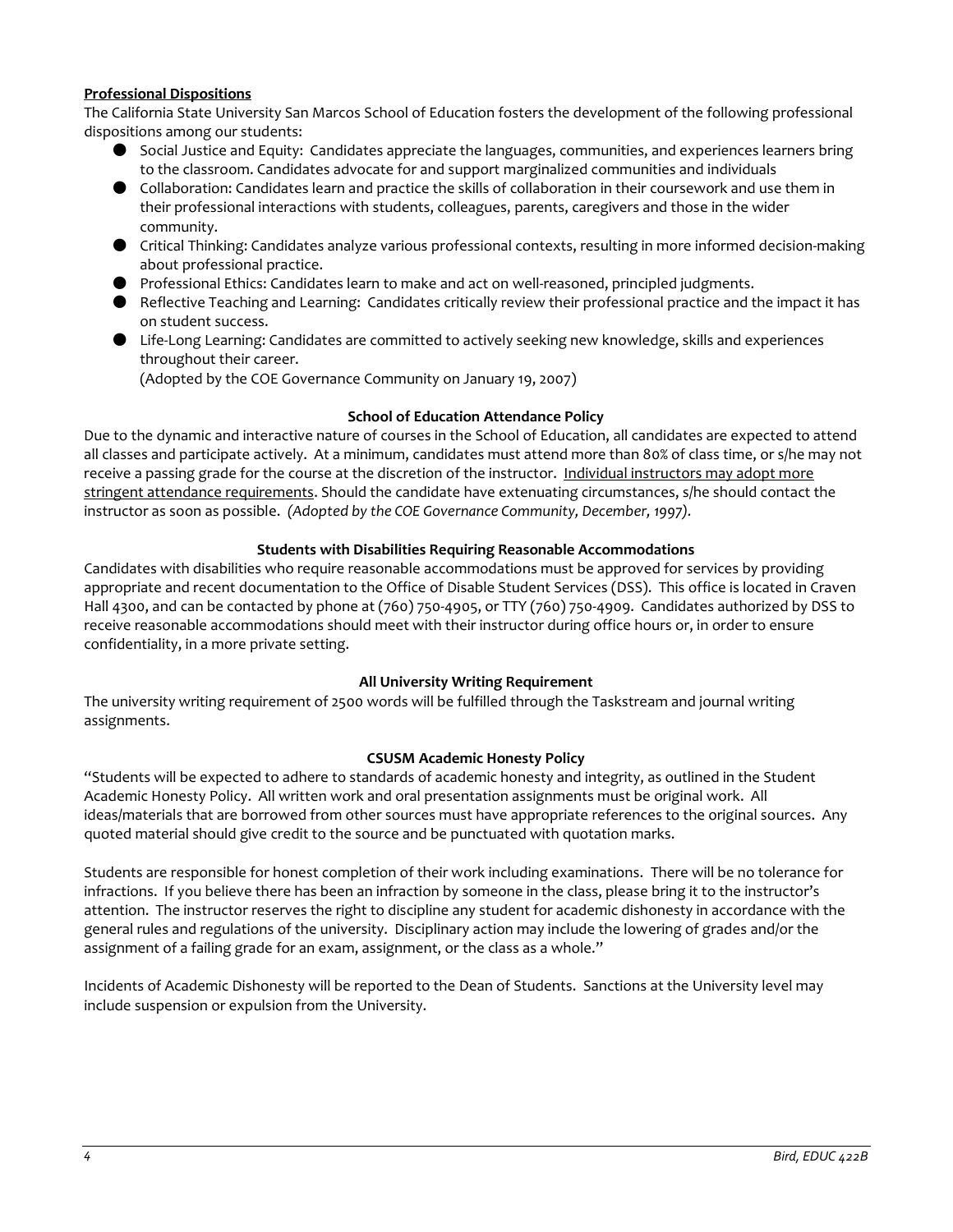# **Plagiarism:**

As an educator, it is expected that each candidate will do his/her own work, and contribute equally to group projects and processes. Plagiarism or cheating is unacceptable under any circumstances. If you are in doubt about whether your work is paraphrased or plagiarized see the Plagiarism Prevention for Students website [http://library.csusm.edu/plagiarism/index.html.](http://library.csusm.edu/plagiarism/index.html) If there are questions about academic honesty, please consult the University catalog.

### **Use of Technology:**

Candidates are expected to demonstrate competency in the use of various forms of technology (i.e. word processing, electronic mail, Moodle, use of the Internet, and/or multimedia presentations). Specific requirements for course assignments with regard to technology are at the discretion of the instructor. Keep a digital copy of all assignments for use in your teaching portfolio. All assignments will be submitted online, and some will be submitted in hard copy as well. Details will be given in class.

### **Electronic Communication Protocol:**

Electronic correspondence is a part of your professional interactions. If you need to contact the instructor, e-mail is often the easiest way to do so. It is my intention to respond to all received e-mails in a timely manner. Please be reminded that e-mail and on-line discussions are a very specific form of communication, with their own nuances and etiquette. For instance, electronic messages sent in all upper case (or lower case) letters, major typos, or slang, often communicate more than the sender originally intended. With that said, please be mindful of all e-mail and on-line discussion messages you send to your colleagues, to faculty members in the School of Education, or to persons within the greater educational community. All electronic messages should be crafted with professionalism and care. Things to consider:

- Would I say in person what this electronic message specifically says?
- How could this message be misconstrued?
- Does this message represent my highest self?
- Am I sending this electronic message to avoid a face-to-face conversation?

In addition, if there is ever a concern with an electronic message sent to you, please talk with the author in person in order to correct any confusion.

### **Course Requirements**

Completion of all assignments listed in the course agenda/schedule according to the instructions.

### **Assignments and Assessment**

In order to successfully complete this course, the assignments must be completed at an acceptable level noted on assignment requirements and project rubrics. In addition to the assignments described below, performance assessment on the teacher candidate's ability to perform tasks using the software will be assessed. Because the content of this course contributes to passage of multiple TPEs, successful completion is imperative. Failure to successfully complete this course will prohibit a teacher candidate from continuing in the program beyond the first semester. The percentage of weight of each assignment is noted next to the description of the topic below.